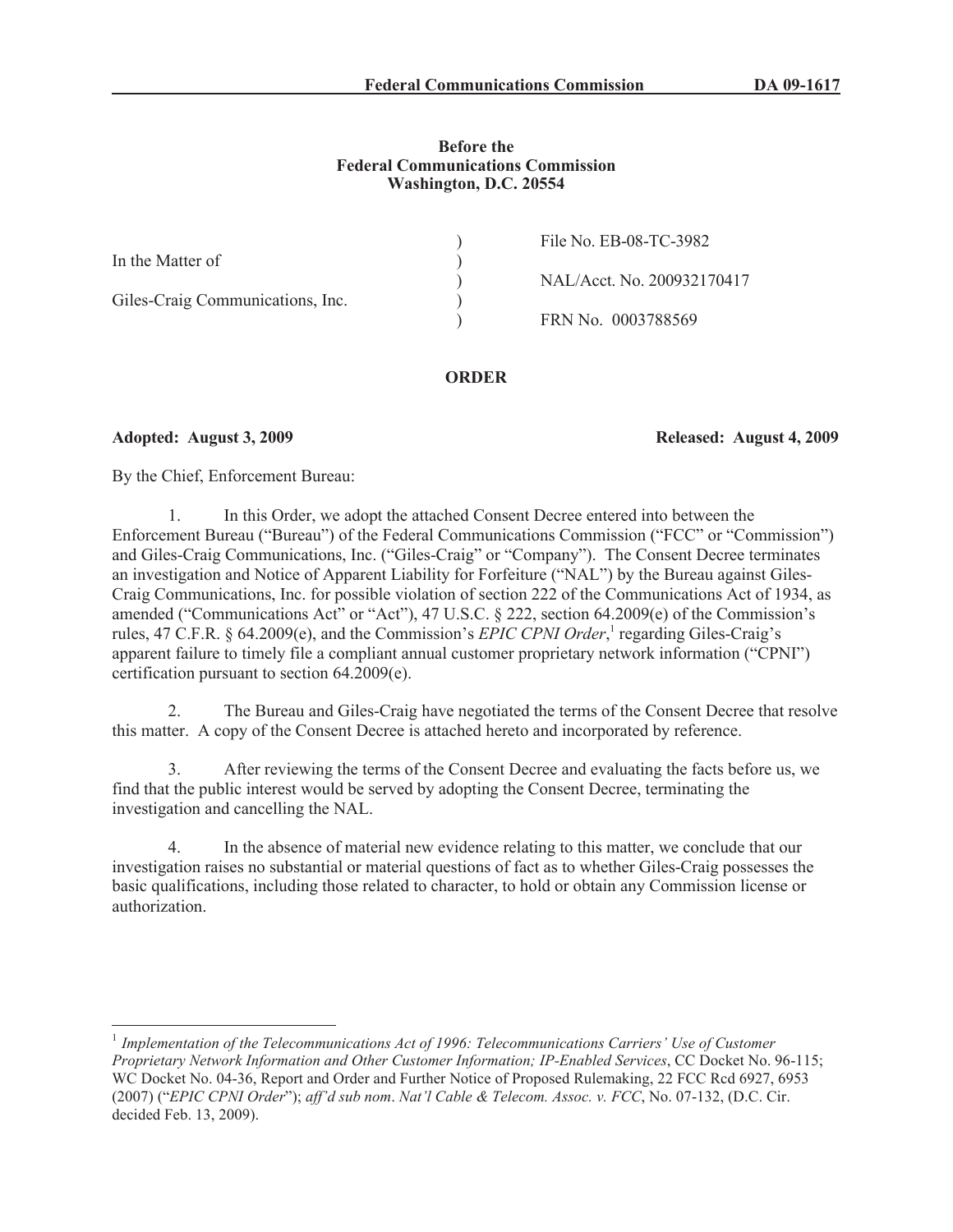5. Accordingly, **IT IS ORDERED** that, pursuant to sections 4(i) and 503(b) of the Communications Act of 1934, as amended,<sup>2</sup> and sections 0.111 and 0.311 of the Commission's rules,<sup>3</sup> the Consent Decree attached to this Order **IS ADOPTED**.

6. **IT IS FURTHER ORDERED** that the above-captioned investigation **IS TERMINATED** and the Notice of Apparent Liability for Forfeiture **IS CANCELLED**.

# FEDERAL COMMUNICATIONS COMMISSION

Kris Anne Monteith Chief, Enforcement Bureau

 $2^{2}$  47 U.S.C. §§ 154(i), 503(b).

<sup>3</sup> 47 C.F.R. §§ 0.111, 0.311.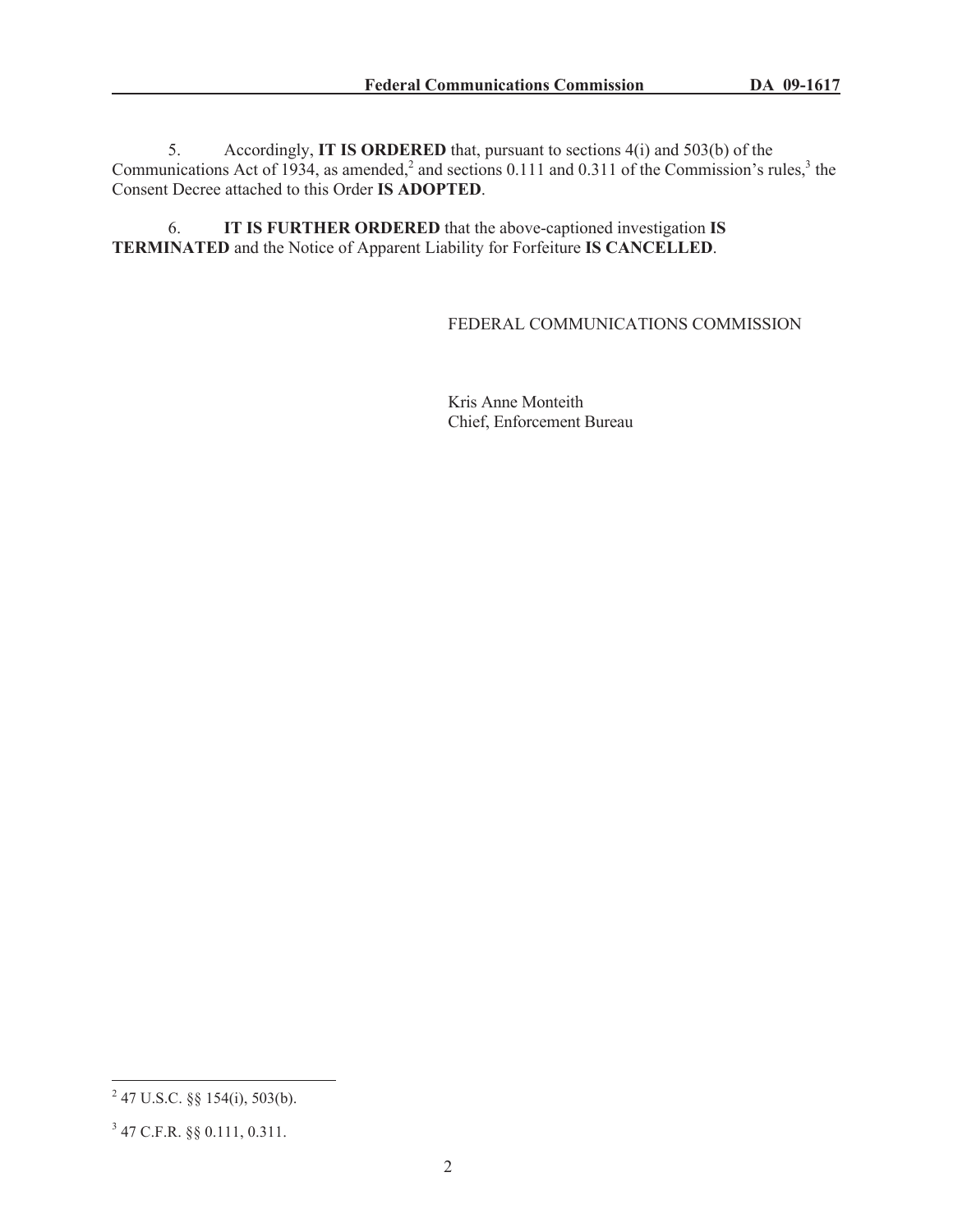#### **Before the Federal Communications Commission Washington, D.C. 20554**

|                                  | File No. EB-08-TC-3982     |
|----------------------------------|----------------------------|
| In the Matter of                 |                            |
|                                  | NAL/Acct. No. 200932170417 |
| Giles-Craig Communications, Inc. |                            |
|                                  | FRN No. 0003788569         |

#### **CONSENT DECREE**

1. The Enforcement Bureau **(**"Bureau") and Giles-Craig Communications, Inc. ("Giles-Craig" or the "Company"), by their authorized representatives, hereby enter into this Consent Decree for the purpose of cancelling the Notice of Apparent Liability ("NAL") and terminating the Enforcement Bureau's investigation into Giles-Craig's possible noncompliance with the requirements of section 222 of the Communications Act of 1934, as amended ("Communications Act" or "Act"), 47 U.S.C. § 222, section 64.2009(e) of the Commission's rules, 47 C.F.R. § 64.2009(e), and the Commission's *EPIC CPNI Order*. 1

### **I. DEFINITIONS**

- 2. For the purposes of this Consent Decree, the following definitions shall apply:
	- (a) "Act" means the Communications Act of 1934, as amended, 47 U.S.C. § 151 *et seq.*
	- (b) "Adopting Order" means an Order of the Commission adopting the terms of this Consent Decree without change, addition, deletion, or modification.
	- (c) "Bureau" means the Enforcement Bureau of the Federal Communications Commission.
	- (d) "Commission" and "FCC" mean the Federal Communications Commission and all of its bureaus and offices.
	- (e) "Compliance Plan" means the program described in this Consent Decree at paragraph 10.
	- (f) "Effective Date" means the date on which the Commission releases the Adopting Order.
	- (g) "Investigation" means the investigation commenced by the Bureau's letter of inquiry<sup>2</sup> regarding whether Giles-Craig violated the requirements of section 222 of the

<sup>&</sup>lt;sup>1</sup> Implementation of the Telecommunications Act of 1996: Telecommunications Carriers' Use of Customer *Proprietary Network Information and Other Customer Information; IP-Enabled Services*, CC Docket No. 96-115; WC Docket No. 04-36, Report and Order and Further Notice of Proposed Rulemaking, 22 FCC Rcd 6927, 6953 (2007) ("*EPIC CPNI Order*"); *aff'd sub nom*. *Nat'l Cable & Telecom. Assoc. v. FCC*, No. 07-132, (D.C. Cir. decided Feb. 13, 2009).

<sup>&</sup>lt;sup>2</sup> See Letter from Marcy Greene, Deputy Division Chief, Telecommunications Consumers Division, Enforcement Bureau, FCC, to Giles-Craig (Sept. 5, 2008) ("LOI").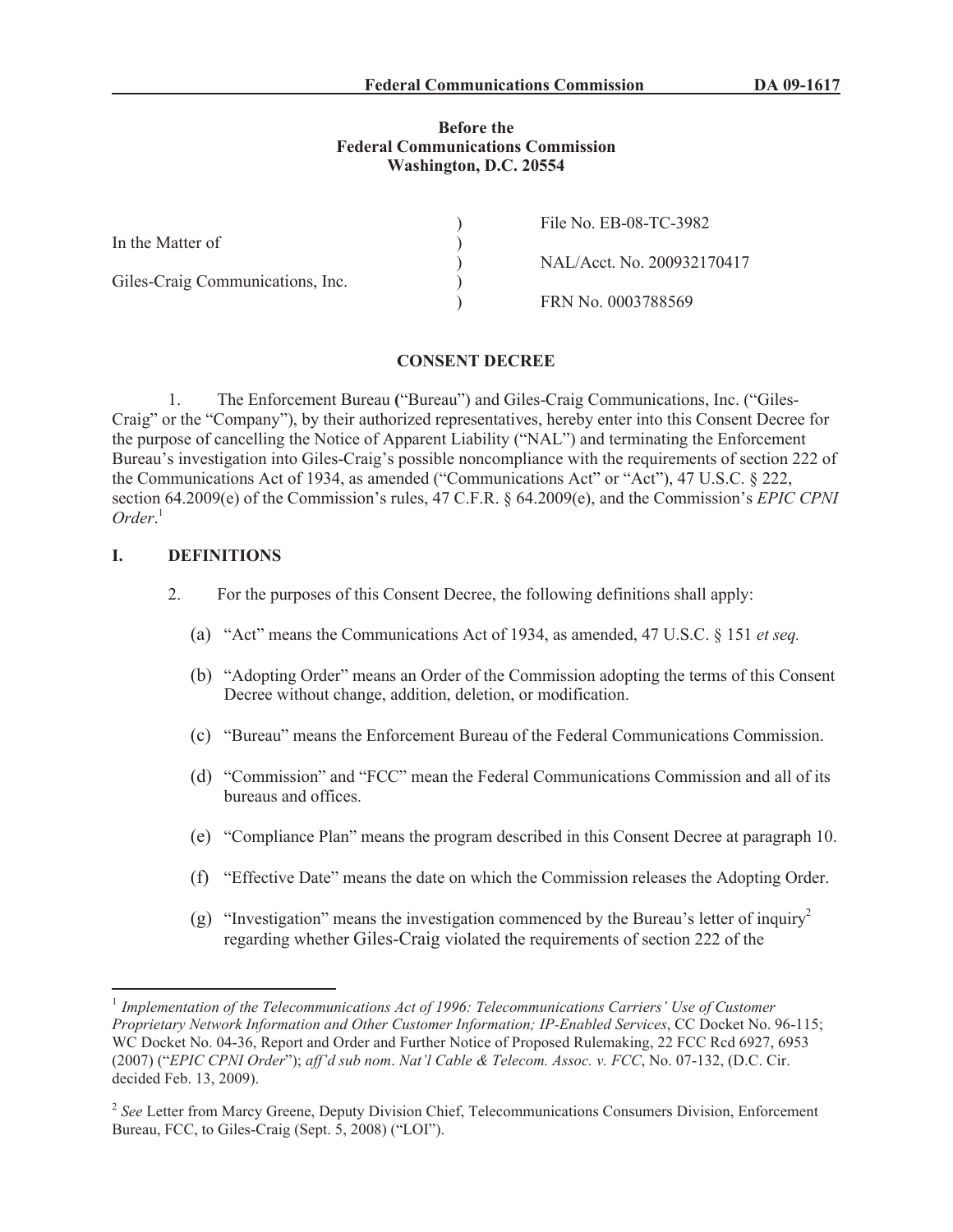Communications Act and section  $64.2009(e)$  of the Commission's rules by failing to file a compliant customer proprietary network information ("CPNI") certification.<sup>3</sup>

- (h) "Giles-Craig" means Giles-Craig Communications, Inc. and its predecessors-in-interest and successors-in-interest.
- (i) "NAL" means Notice of Apparent Liability for Forfeiture.
- (j) "Parties" means Giles-Craig and the Bureau.
- (k) "Rules" means the Commission's regulations found in Title 47 of the Code of Federal Regulations.

# **II. BACKGROUND**

3. Section 222 imposes the general duty on all telecommunications carriers to protect the confidentiality of their subscribers' proprietary information.<sup>4</sup> The Commission has issued rules implementing section 222 of the Act.<sup>5</sup> The Commission required carriers to establish and maintain a system designed to ensure that carriers adequately protected their subscribers' CPNI. Section 64.2009(e) is one such requirement.

4. In 2006, some companies, known as "data brokers," advertised the availability of records of wireless subscribers' incoming and outgoing telephone calls for a fee.<sup>6</sup> Data brokers also advertised

 $3$  47 C.F.R. 64.2009(e).

<sup>&</sup>lt;sup>4</sup> Section 222 of the Communications Act, 47 U.S.C § 222, provides that: "Every telecommunications carrier has a duty to protect the confidentiality of proprietary information of, and relating to, other telecommunications carriers, equipment manufacturers, and customers, including telecommunication carriers reselling telecommunications services provided by a telecommunications carrier." Prior to the 1996 Act, the Commission had established CPNI requirements applicable to the enhanced services operations of AT&T, the Bell Operating Companies ("BOCs"), and GTE, and the customer premises equipment ("CPE") operations of AT&T and the BOCs, in the Computer II, Computer III, GTE Open Network Architecture ("ONA"), and BOC CPE Relief proceedings. *See Implementation of the Telecommunications Act of 1996: Telecommunications Carriers' Use of Customer Proprietary Network Information and Other Customer Information and Implementation of Non-Accounting Safeguards of Sections 271 and 272 of the Communications Act of 1934, as amended*, CC Docket Nos. 96-115 and 96-149, Second Report and Order and Further Notice of Proposed Rulemaking, 13 FCC Rcd 8061, 8068-70, para. 7 (1998) ("*CPNI Order*") (describing the Commission's privacy protections for confidential customer information in place prior to the 1996 Act.

<sup>5</sup> *See CPNI Order*. *See also Implementation of the Telecommunications Act of 1996: Telecommunications Carriers' Use of Customer Proprietary Network Information and Other Customer Information and Implementation of the Non-Accounting Safeguards of Sections 271 and 272 of the Communications Act of 1934, as amended*, CC Docket Nos. 96-115 and 96-149, Order on Reconsideration and Petitions for Forbearance, 14 FCC Rcd 14409 (1999); *Implementation of the Telecommunications Act of 1996: Telecommunications Carriers' Use of Customer Proprietary Network Information and Other Customer Information and Implementation of the Non-Accounting Safeguards of Sections 271 and 272 of the Communications Act of 1934, as amended, CC Docket Nos. 96-115 and 96-149; 2000 Biennial Regulatory Review -- Review of Policies and Rules Concerning Unauthorized Changes of Consumers' Long Distance Carriers, CC Docket No. 00-257*, Third Report and Order and Third Further Notice of Proposed Rulemaking, 17 FCC Rcd 14860 (2002); *EPIC CPNI Order*.

<sup>6</sup> *See, e.g.*, http://www.epic.org/privacy/iei/.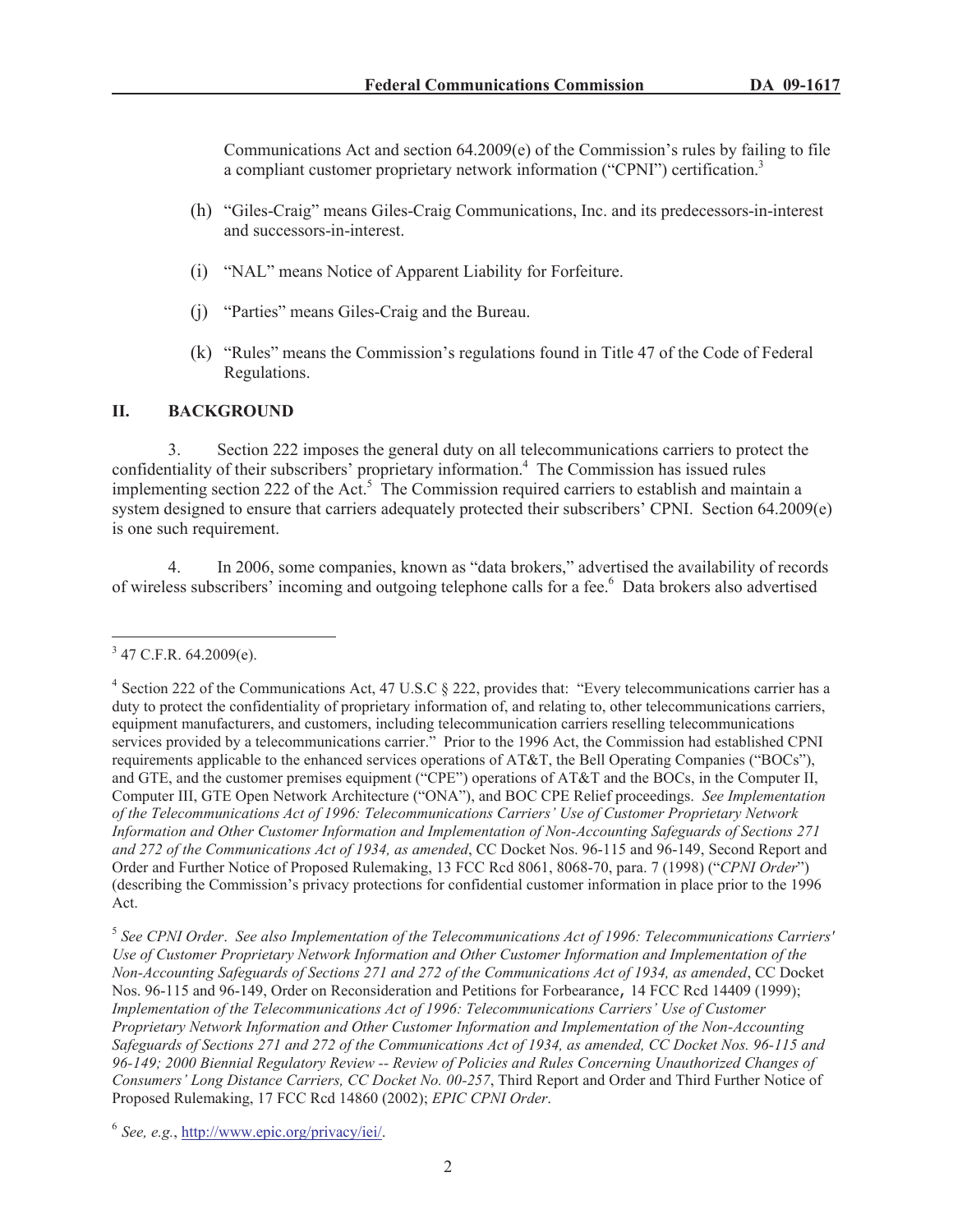the availability of certain landline toll calls.<sup>7</sup> On April 2, 2007, the Commission strengthened its privacy rules with the release of the *EPIC CPNI Order*, <sup>8</sup> which adopted additional safeguards to protect CPNI against unauthorized access and disclosure. The *EPIC CPNI Order* was directly responsive to the actions of databrokers, or pretexters, to obtain unauthorized access to CPNI.<sup>9</sup> The *EPIC CPNI Order* requires that all companies subject to the CPNI rules file annually, on or before March 1, a certification with the Commission pursuant to amended rule 47 C.F.R. § 64.2009(e).<sup>10</sup> Additionally, companies must now provide, with their certification, "an explanation of any actions taken against data brokers and a summary of all customer complaints received in the past year concerning the unauthorized release of CPNI."<sup>11</sup>

5. The Bureau sent a Letter of Inquiry ("LOI") to Giles-Craig on September 5, 2008, asking it to provide copies and evidence of its timely filed CPNI compliance certificate for 2007, which was due by March 1, 2008, pursuant to section 64.2009(e) of the Commission's rules or an explanation as to why no certification was filed.<sup>12</sup> Giles-Craig responded to the LOI on September 9, 2008.<sup>13</sup> The Bureau concluded that Giles-Craig failed to submit satisfactory evidence of its timely filing of the annual CPNI compliance certification.<sup>14</sup> Accordingly, on February 24, 2009, the Bureau released the *Omnibus NAL* against numerous companies, including Giles-Craig, proposing a monetary forfeiture of twenty thousand dollars (\$20,000) for its apparent failure to comply with section  $64.2009(e)$  of the Commission's rules,<sup>15</sup> and the Commission's *EPIC CPNI Order*, and ordered the Company either to pay the proposed forfeiture or file a written response within thirty (30) days of the release date stating why the proposed forfeiture should be reduced or canceled. Giles-Craig requested that the Bureau enter into settlement discussions.

# **III. TERMS OF AGREEMENT**

6. **Adopting Order.** The Parties agree that the provisions of this Consent Decree shall be subject to final approval by the Bureau by incorporation of such provisions by reference in the Adopting Order without change, addition, modification, or deletion.

9 *Id.* at 6928.

<sup>10</sup> *Id.* at 6953; 47 C.F.R. § 64.2009(e).

<sup>11</sup> *EPIC CPNI Order*, 22 FCC Rcd at 6953.

<sup>12</sup> *See* note 2, *supra.*

<sup>13</sup> *See* email from David L. Nace to Marcy Greene, Deputy Division Chief, Telecommunications Consumers Division, Enforcement Bureau, FCC (Sept. 9, 2008).

<sup>14</sup> *Annual CPNI Certification*, Omnibus Notice of Apparent Liability for Forfeiture, 24 FCC Rcd. 2299 (Enf. Bur. 2009) ("*Omnibus NAL*").

<sup>15</sup> *Id.*

<sup>7</sup> *See id.*

<sup>8</sup> *EPIC CPNI Order*, 22 FCC Rcd 6927. Specifically, pursuant to section 64.2009(e): A telecommunications carrier must have an officer, as an agent of the carrier, sign and file with the Commission a compliance certificate on an annual basis. The officer must state in the certification that he or she has personal knowledge that the company has established operating procedures that are adequate to ensure compliance with the rules in this subpart. The carrier must provide a statement accompanying the certification explaining how its operating procedures ensure that it is or is not in compliance with the rules in this subpart. In addition, the carrier must include an explanation of any actions taken against data brokers and a summary of all customer complaints received in the past year concerning the unauthorized release of CPNI. This filing must be made annually with the Enforcement Bureau on or before March 1 in EB Docket No. 06-36, for data pertaining to the previous calendar year. 47 C.F.R. § 64.2009(e).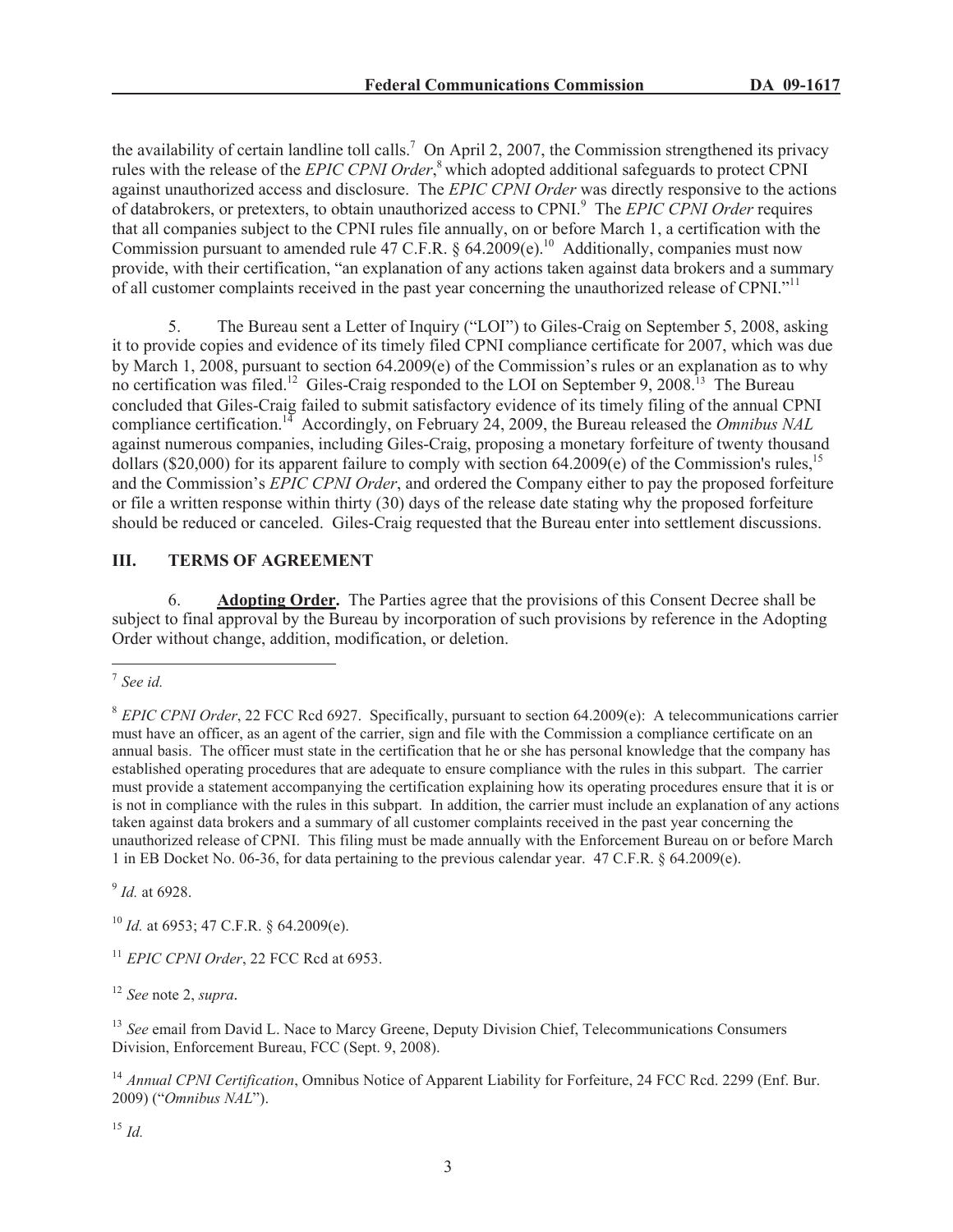7. **Jurisdiction.** Giles-Craig agrees that the Bureau has jurisdiction over it and the matters contained in this Consent Decree and has the authority to enter into and adopt this Consent Decree.

8. **Effective Date; Violations.** The Parties agree that this Consent Decree shall become effective on the date on which the FCC releases the Adopting Order. Upon release, the Adopting Order and this Consent Decree shall have the same force and effect as any other Order of the Bureau. Any violation of the Adopting Order or of the terms of this Consent Decree shall constitute a separate violation of a Bureau Order, entitling the Bureau to exercise any rights and remedies attendant to the enforcement of a Bureau Order.

9. **Termination of Investigation.** In express reliance on the covenants and representations in this Consent Decree and to avoid further expenditure of public resources, the Bureau agrees to terminate its investigation and to cancel the NAL. In consideration for the termination of said investigation and cancellation of the NAL, Giles-Craig agrees to the terms, conditions, and procedures contained herein. The Bureau further agrees that, in the absence of new material evidence, the Bureau will not use the facts developed in this investigation through the Effective Date of the Consent Decree, or the existence of this Consent Decree, to institute, on its own motion, any new proceeding, formal or informal, or take any action on its own motion against Giles-Craig concerning the matters that were the subject of the investigation. The Bureau also agrees that it will not use the facts developed in this investigation through the Effective Date of this Consent Decree, or the existence of this Consent Decree, to institute on its own motion any proceeding, formal or informal, or take any action on its own motion against Giles-Craig with respect to Giles-Craig's basic qualifications, including its character qualifications, to be a Commission licensee or authorized common carrier or hold Commission authorizations.

10. **Compliance Plan.** For purposes of settling the matters set forth herein and to help ensure compliance with the Commission's CPNI rules, Giles-Craig agrees to take all measures necessary to achieve full compliance with section 64.2009(e) of the Commission's rules. Giles-Craig agrees to train its personnel as to when they are and are not authorized to use CPNI. Giles-Craig further agrees to have an express disciplinary process in place for the unauthorized use of CPNI. Additionally, Giles-Craig agrees to submit a copy of its annual section 64.2009(e) compliance certificate, which it is required to file annually in EB Docket 06-36, for each of two (2) years following the Effective Date of this Consent Decree to the Chief, Telecommunications Consumers Division, Enforcement Bureau, Federal Communications Commission, 445 12th Street, S.W. Room 4-C244, Washington, D.C. 20554, and must include the file number listed above. Giles-Craig will also send an electronic copy of its certification to other Telecommunications Consumers Division staff as directed by the Division Chief. This Consent Decree will expire two (2) years after the Effective Date or upon the termination of the certification requirement set forth in section 64.2009(e) of the Commission's rules, 47 C.F.R. § 64.2009(e), whichever is earlier.

11. **Section 208 Complaints; Subsequent Investigations.** Nothing in this Consent Decree shall prevent the Commission or its delegated authority from adjudicating complaints filed pursuant to section 208 of the Act against Giles-Craig or its affiliates for alleged violations of the Act, or for any other type of alleged misconduct, regardless of when such misconduct took place. The Commission's adjudication of any such complaint will be based solely on the record developed in that proceeding. Except as expressly provided in this Consent Decree, this Consent Decree shall not prevent the Commission from investigating new evidence of noncompliance by Giles-Craig of the Act, the rules, or the Order.

12. **Voluntary Contribution.** Giles-Craig agrees that it will make a voluntary contribution to the United States Treasury in the amount of \$1,000. The contribution will be made within thirty (30)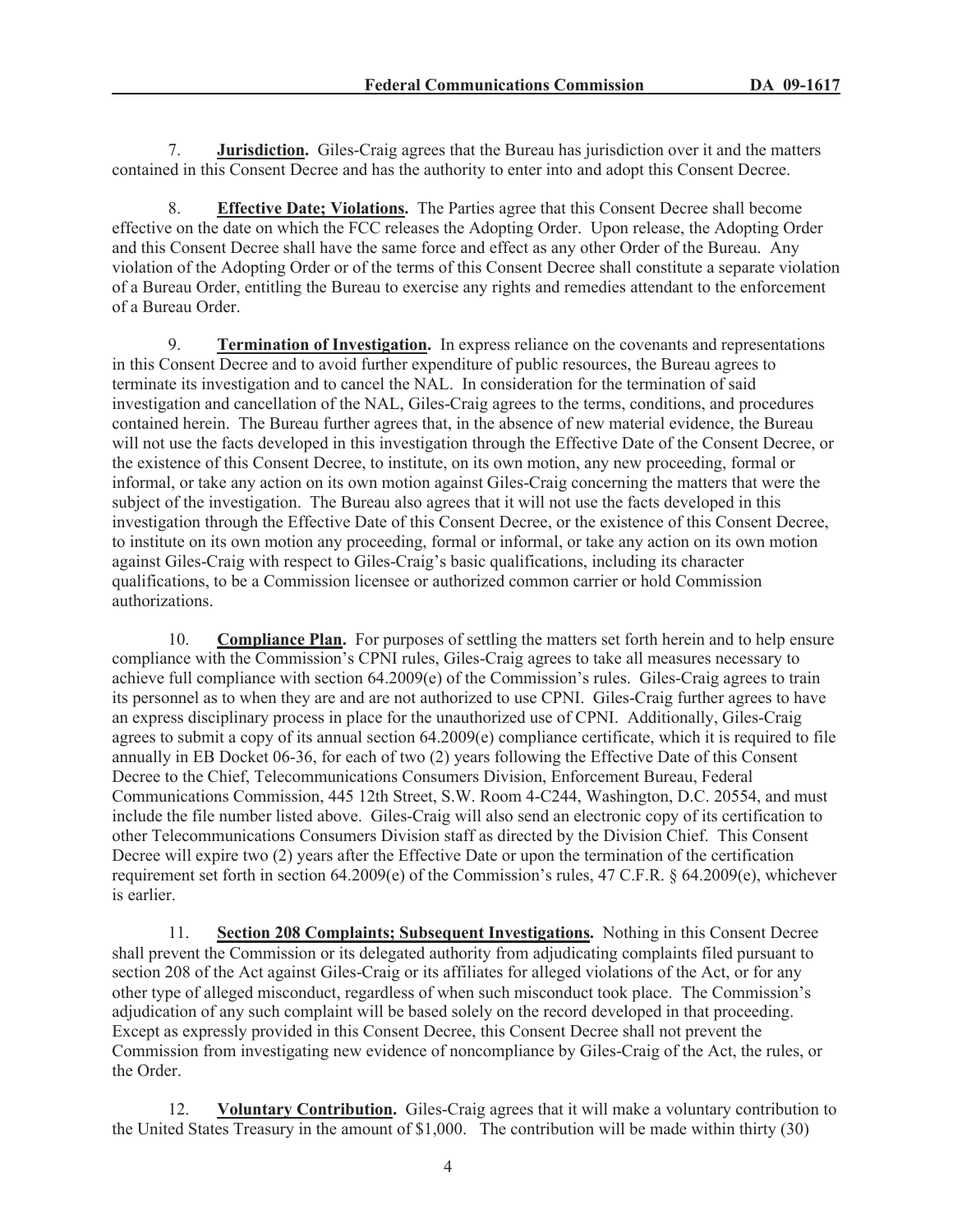calendar days after the Effective Date of the Adopting Order. Payment must be made by check or similar instrument, payable to the order of the Federal Communications Commission. The payment must include the NAL/Account Number and FRN Number referenced in the caption to the Adopting Order. Payment by check or money order may be mailed to Federal Communications Commission, P.O. Box 979088, St. Louis, MO 63197-9000. Payment by overnight mail may be sent to U.S. Bank – Government Lockbox #979088, SL-MO-C2-GL, 1005 Convention Plaza, St. Louis, MO 63101. Payment by wire transfer may be made to ABA Number 021030004, receiving bank TREAS/NYC, and account number 27000001. For payment by credit card, an FCC Form 159 (Remittance Advice) must be submitted. When completing the FCC Form 159, enter the NAL/Account number in block number 23A (call sign/other ID), and enter the letters "FORF" in block number 24A (payment type code). Giles-Craig will also send electronic notification on the date said payment is made to Johnny.drake $@$ fcc.gov.

13. **Waivers.** Giles-Craig waives any and all rights it may have to seek administrative or judicial reconsideration, review, appeal or stay, or to otherwise challenge or contest the validity of this Consent Decree and the Adopting Order, provided the Commission issues an Adopting Order adopting the Consent Decree without change, addition, modification, or deletion. Giles-Craig shall retain the right to challenge Commission interpretation of the Consent Decree or any terms contained herein. If either Party (or the United States on behalf of the Commission) brings a judicial action to enforce the terms of the Adopting Order, neither Giles-Craig nor the Commission shall contest the validity of the Consent Decree or the Adopting Order, and Giles-Craig shall waive any statutory right to a trial *de novo*. Giles-Craig hereby agrees to waive any claims it may otherwise have under the Equal Access to Justice Act, 5 U.S.C. § 504 and 47 C.F.R. § 1.1501 *et seq*., relating to the matters addressed in this Consent Decree.

14. **Severability.** The Parties agree that if any of the provisions of the Adopting Order or the Consent Decree shall be invalid or unenforceable, such invalidity or unenforceability shall not invalidate or render unenforceable the entire Adopting Order or Consent Decree, but rather the entire Adopting Order or Consent Decree shall be construed as if not containing the particular invalid or unenforceable provision or provisions, and the rights and obligations of the Parties shall be construed and enforced accordingly. In the event that this Consent Decree in its entirety is rendered invalid by any court of competent jurisdiction, it shall become null and void and may not be used in any manner in any legal proceeding.

15. **Subsequent Rule or Order.** The Parties agree that if any provision of the Consent Decree conflicts with any subsequent rule or Order adopted by the Commission (except an Order specifically intended to revise the terms of this Consent Decree to which Giles-Craig does not expressly consent) that provision will be superseded by such Commission rule or Order.

16. **Successors and Assigns.** Giles-Craig agrees that the provisions of this Consent Decree shall be binding on its successors, assigns, and transferees.

17. **Final Settlement.** The Parties agree and acknowledge that this Consent Decree shall constitute a final settlement between the Parties. The Parties further agree that this Consent Decree does not constitute either an adjudication on the merits or a factual or legal finding or determination regarding any compliance or noncompliance with the requirements of the Act or the Commission's rules and Orders.

18. **Modifications.** This Consent Decree cannot be modified without the advance written consent of both Parties.

19. **Paragraph Headings.** The headings of the Paragraphs in this Consent Decree are inserted for convenience only and are not intended to affect the meaning or interpretation of this Consent Decree.